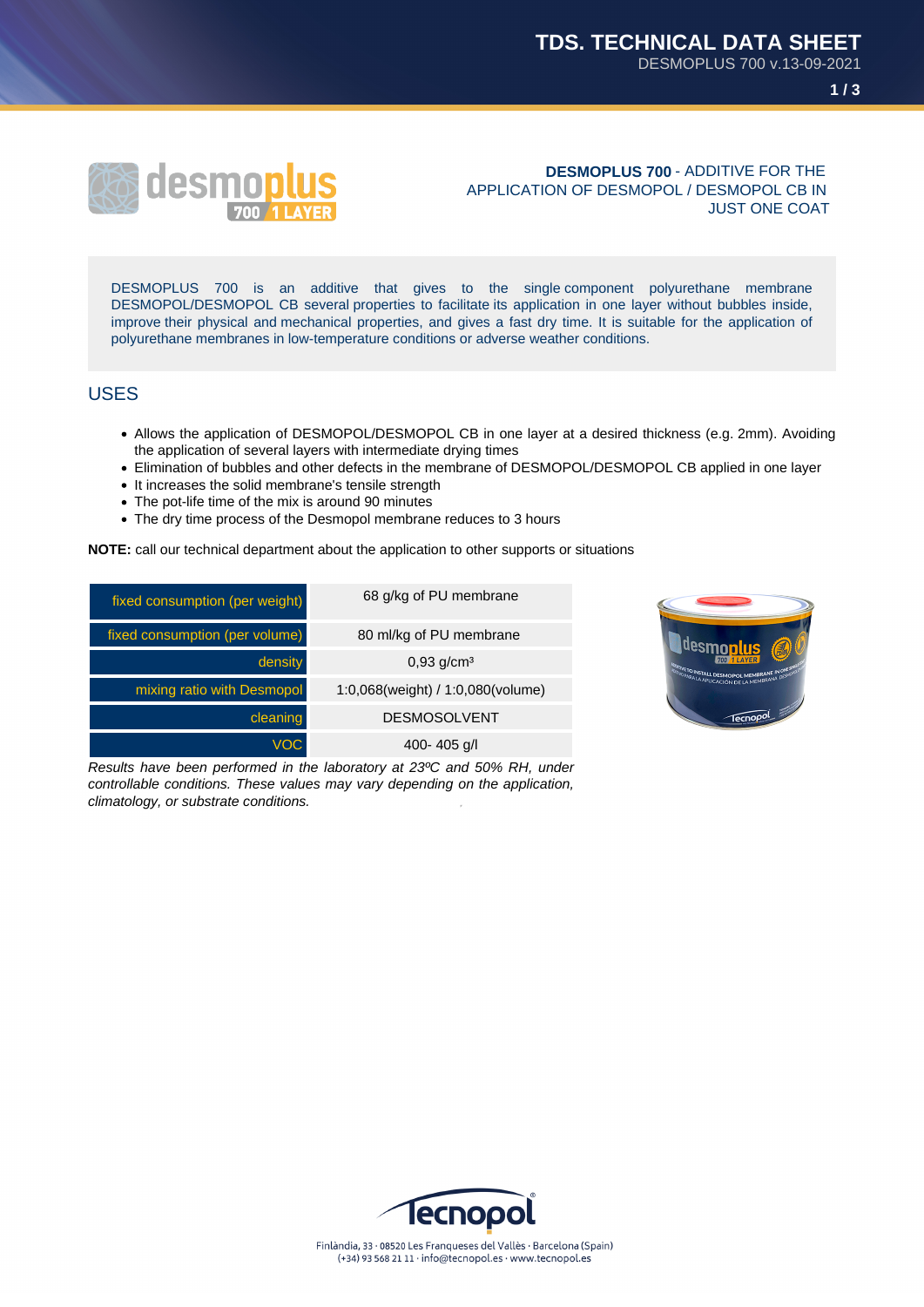**2 / 3**

# GENERAL FEATURES

- It allows the application of thick DESMOPOL/ DESMOPOL CB. This represents a saving of execution time
- Eliminates the formation of air inside(bubbles) the membrane or other defects on the cured membrane
- Reduces drying and curing times on polyurethane membrane DESMOPOL/ DESMOPOL CB, especially in winter, cold weather, low humidity.
- Improves and increases the mechanical properties of the polyurethane membrane DESMOPOL/ DESMOPOL CB.
- Use DESMOSOLVENT for the cleaning.
- Do not use any kind of spray machine, to apply polyurethane membrane DESMOPOL/ DESMOPOL CB when mixed with DESMOPLUS 700

### **YIFLD**

The performances of this product, depending on the DESMOPOL format, the next ones:

- 2l. (1,7 kg) of each 25 kg. of DESMOPOL/ DESMOPOL CB
- 1,2l (1 kg). of each 15 kg. of DESMOPOL

**NOTE:** these performances, cannot be varied, either by excess or by defect, otherwise the membrane will not form in the appropriate conditions of use. During the mixing, use mechanical equipment at medium speed to avoid the inclusion of air bubbles inside.

## PACKAGING

Metal tins in two different formats:

- $\bullet$  2 l (1,7 kg)
- $1,21 (1 kg)$

#### SHELF LIFE

12 months at temperatures between 5° C and 35° C, provided it is stored in a dry place. Once the tin has been opened, the product must be used immediately.

## APPLICATION METHOD

You should consider the following factors:

- One metal tin of 2l. (1.7 kg) is the needed amount required for optimal response, making the mixture with 25 kg of DESMOPOL/ DESMOPOL CB
- One metal tin of 1,2l.(1 kg) is the needed amount required for optimal response, making the mixture with 15 kg of DESMOPOL.
- Shake DESMOPLUS 700 layer, before the mixing procedure
- Incorporate DESMOPLUS 700 into the polyurethane membrane DESMOPOL/ DESMOPOL CB metal tin, wait for 3-4 minutes, and homogenize with an electric/mechanical mixer to avoid air entrainment and wait for 3-4 minutes. Check on the DESMOPOL' TDS the point "APPLICATION TYPOLOGIES", section "Single coat application (mixing DESMOPLUS 700).
- The pot life is around 90 minutes.
- Pour the material on the surface, sharing with a notched trowel to get the desired thickness (You can also do this with roll or rubber lip)